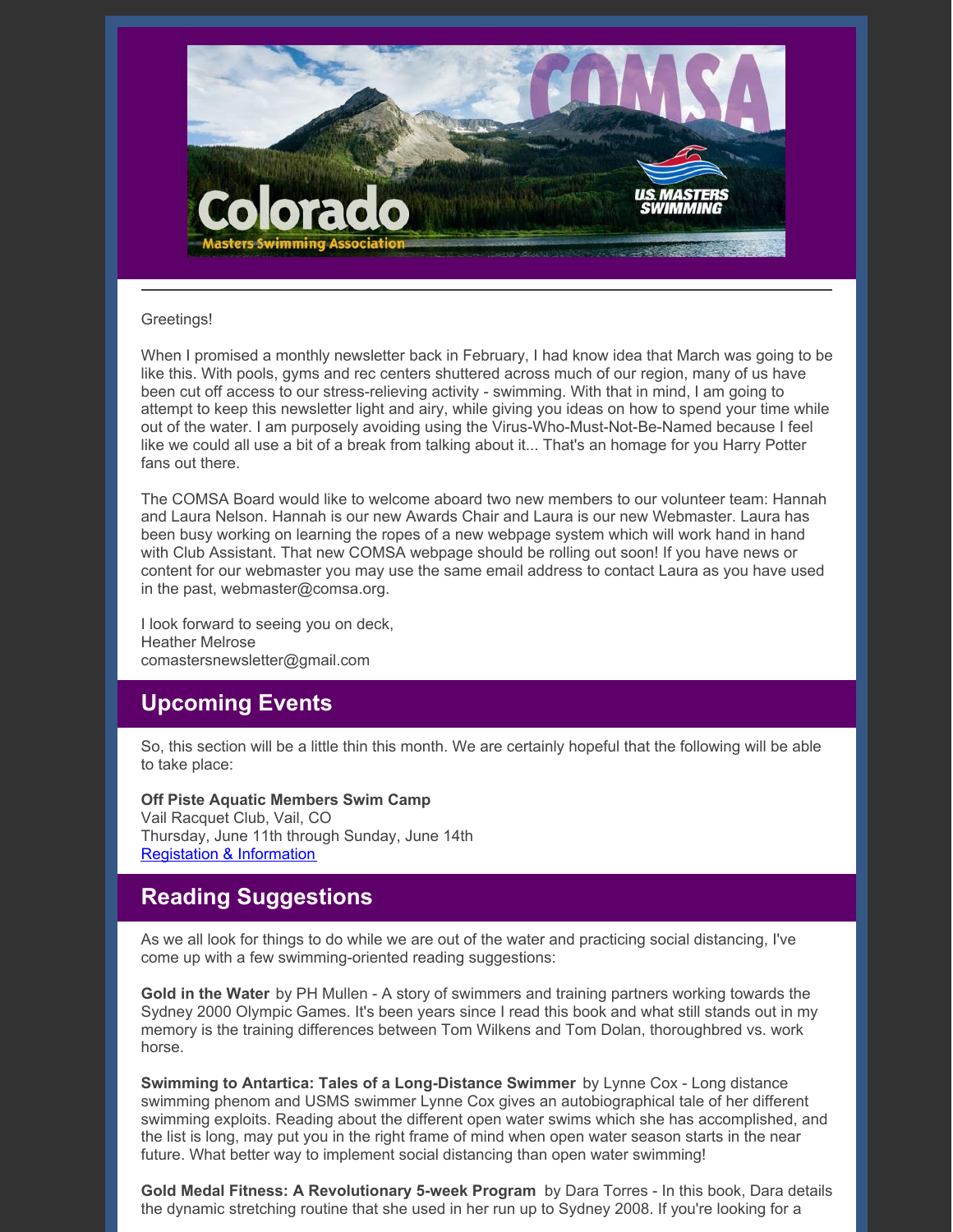way to improve your flexibility, a home workout that can be done without fancy equipment, or a way to pass the next five weeks while your kids are out of school, this is a great read and a great resource.

Note: I do not receive any endorsements for these products or anything else for that matter. I'm just trying to help our membership fill a void.

# **Call Out for National Awards**

USMS has ten (10!) national awards and they are looking for nominations by July 1st. These are:

**Coach of the Year** - For a registered coach who demonstrates excellence in five areas: club and individual accomplishments, publications, contributions to U.S. Masters Swimming and the LMSC, letters of support, and long-term contributions to Masters Swimming

**Dorothy Donnelly Service Award** - For USMS registered individuals whose volunteer service has contributed to the growth, improvement, or success of U.S. Masters Swimming locally, regionally, and/or nationally.

**Kerry O'Brien Coaches Award** - For USMS coaches who are building our membership in communities throughout our country

**Club of the Year** - For USMS clubs that develop programs that draw people in, support their swimmers, and set standards for other clubs to follow.

**June Krauser Communications Award** - For USMS-registered individual or group, whose work in communications has contributed to the growth, improvement, or success of U.S. Masters Swimming locally, regionally, or nationally.

**Long Distance National Champion Award** - For a USMS registered individual or group who has made significant contributions to the success and promotion of USMS Long Distance National Championship events.

**National Championship Meets Award** - For in individual who makes significant contributions to USMS National Championship meets.

**Fitness Award Open Water Service Award Officials Excellence Award**

For more information, nomination forms, and lists of past recipients, click [here](https://www.usms.org/admin/awards/).

# **Volunteer Opportunities**

COMSA is looking for a few good people to join our team of friendly volunteers. We are still looking to fill spots for Safety and Open Water. If swimming is your passion, please consider sharing your talents with our wonderful COMSA community. Please contact Chris Nolte at chris\_nolte@comcast.net for further information.

#### **Annual COMSA Meeting**

The Annual COMSA Meeting was supposed to be held during the State Meet. Since that meet has been cancelled, we will be sending out a request for votes electronically this year. We are working on developing a way to get this to you soon.

Slated for the 2020 Board are: Chair - Chris Nolte Vice Chair - Terry Heggy Registrar - Marcia Anziano Secretary - Heather Melrose Treasurer - Susan Nolte Representatives at Large - Nicole Vanderpoel & Katie Glenn

Keep an eye out for that email to vote!